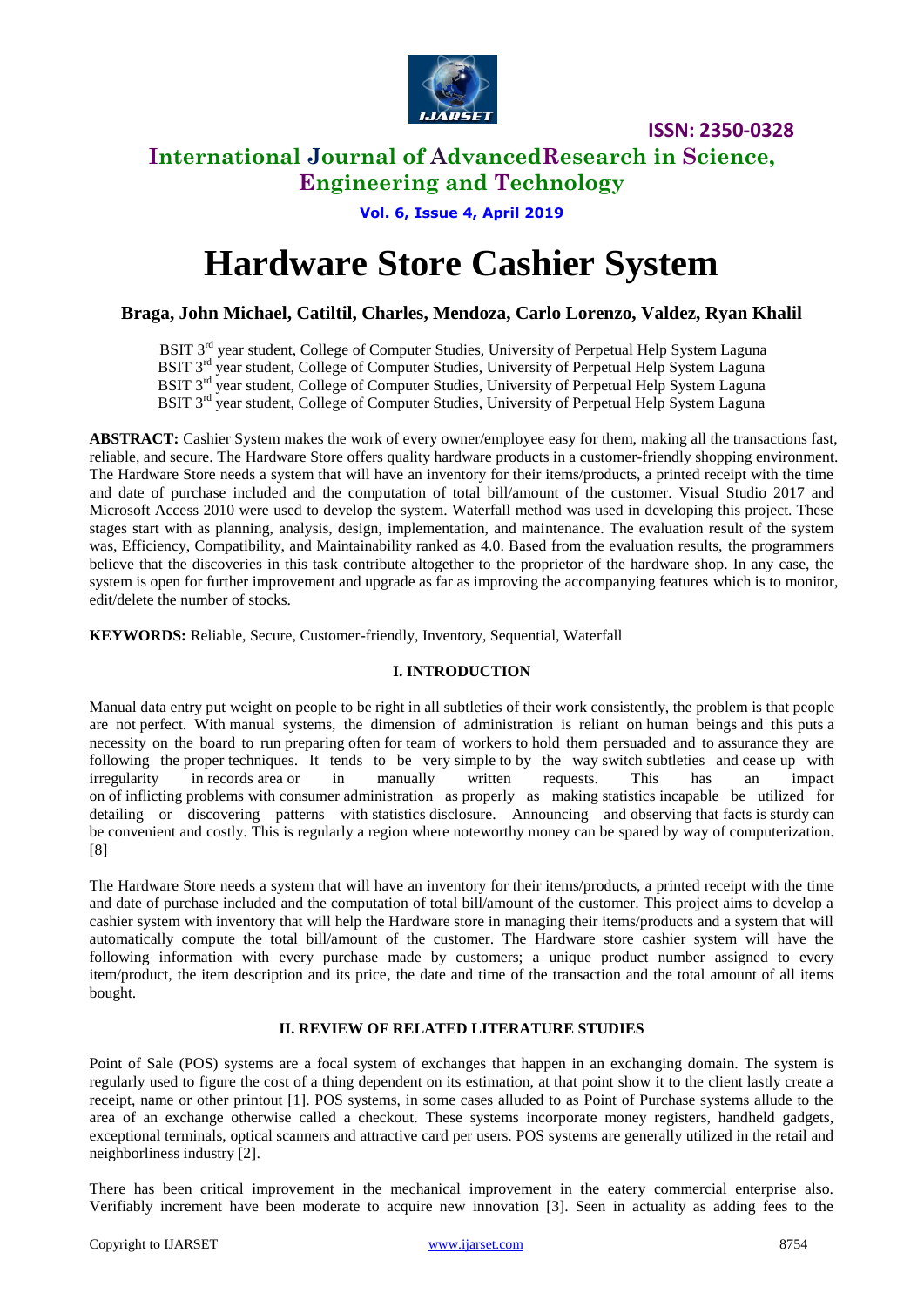

### **International Journal of AdvancedResearch in Science, Engineering and Technology**

#### **Vol. 6, Issue 4, April 2019**

advantage and misfortune articulations, eateries would in established timid some distance from new innovative advances, given that they delivered expenses to efficaciously skinny internet revenues. In the preceding 10 years there has been a steady increment in eateries understanding the value of expanding their dimension of innovation to turn out to be increasingly more focused in dealing with the business [4]. The mechanical development stage has seen eateries cross from the money register as the chief innovation to the present slicing edge online reservation frameworks just as computerized inquiring for frameworks [5]

According to Koutroumanis [6], the first upsetting innovation executed by eateries, was the outstanding purpose of offer (POS) frameworks. Created in the mid 1980's the frameworks fit into the eatery business well via robotizing the occupations of the administration staff and kitchen staff. Never again was penmanship requests and hand conveying them to the kitchen the methods by which visitor orders were prepared. The POS had the capacity to spare significant time and was a substantially more proficient method for executing this capacity. A noteworthy development in this underlying POS framework was that the servers never again needed to recall or information valuing on manually written checks. The POS framework was customized with menu things comparing with cost, expanding proficiency higher than ever [6]

#### **III. SCOPE OF THE SYSTEM**

The system is more focused on the transaction between the customer and the cashier in charge. The scope of the system are registered items/product will have a unique product number and the system will also notify the user if s/he registered the same product number. The user of the system can also view their registered items/products in the inventory. System will also automatically compute the total amount of the customer and will have a printed receipt with the time and date of purchase included. The system's limitations is that the number of stocks are not monitored and can't be updated and the user can't edit the items/products registered in the inventory. However, the system is open for further improvement and upgrade as far as improving the accompanying featureswhich is to monitor the number of stocks and to edit/delete the items/products registered in the inventory.

#### **IV. METHODOLOGY**

In developing this project, we used the sequential method, which is the Waterfall. These stages start with as planning, analysis, design, implementation, and maintenance. As we go on in this project we will follow the stages to derive in a successful system.



Figure 1.0 System Architecture of the Hardware Store Cashier System

Figure 1.0 above shows the System Architecture of the Hardware Store Cashier System where the User/Owner will only have the access to the Hardware Store Cashier System. For the Database, the system shall be able to store the Unique Product Number, the Product Name, and the Product Price. For this project, a printer is needed for a printed receipt with the time and date of purchase included and the computation of total bill/amount of the customer.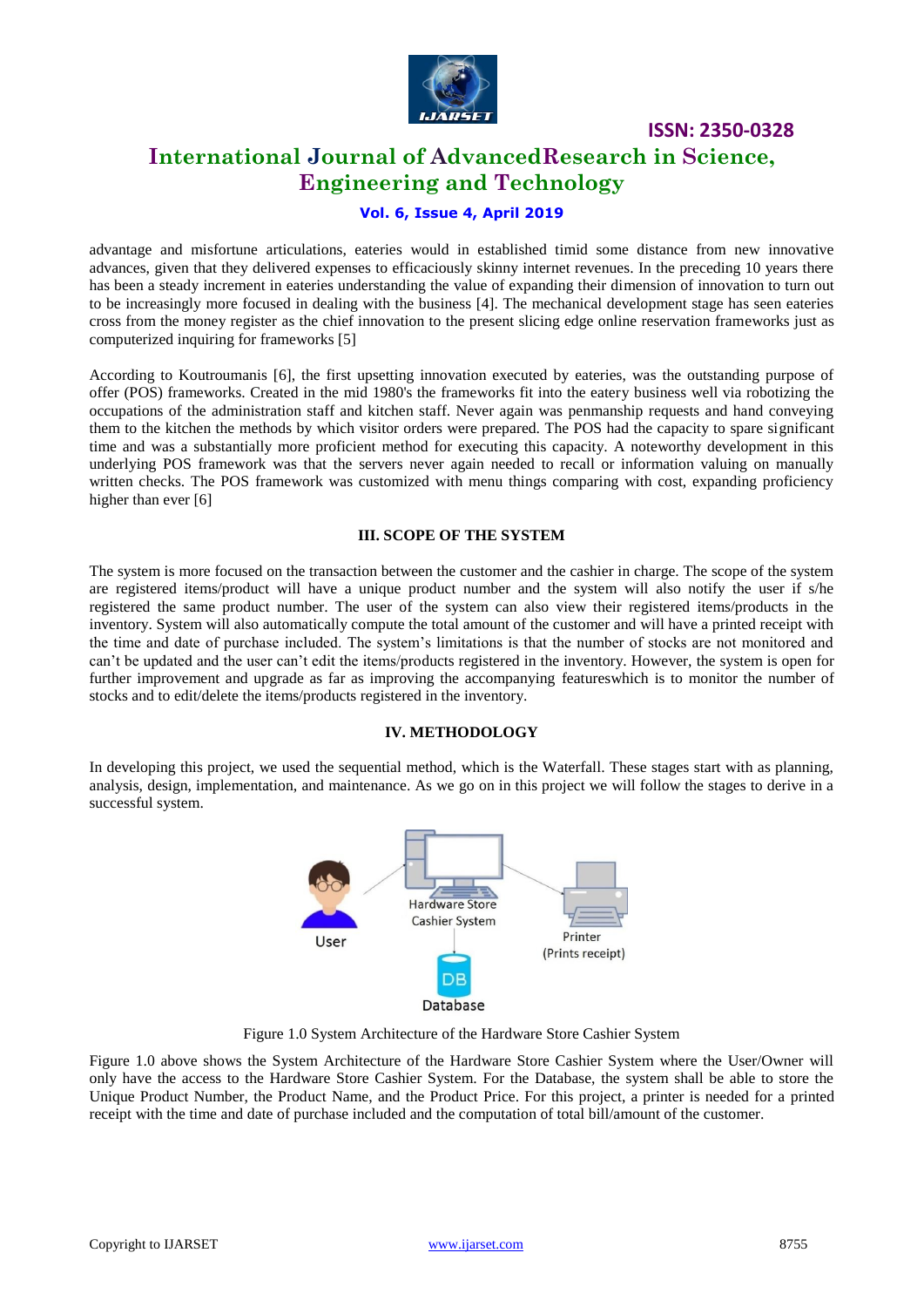

# **International Journal of AdvancedResearch in Science, Engineering and Technology**

#### **Vol. 6, Issue 4, April 2019**



Figure 2.0 Use Case diagram of the Hardware Store Cashier System

Figure 2.0 above shows the Use Case Diagram of the Hardware Store Cashier System where the User/Owner can register the product code, name, and price. The User/Owner can also view items/products in the Inventory and can print the receipt with the date and time of purchase included. The Customer will just only give the product and can view the printed receipt.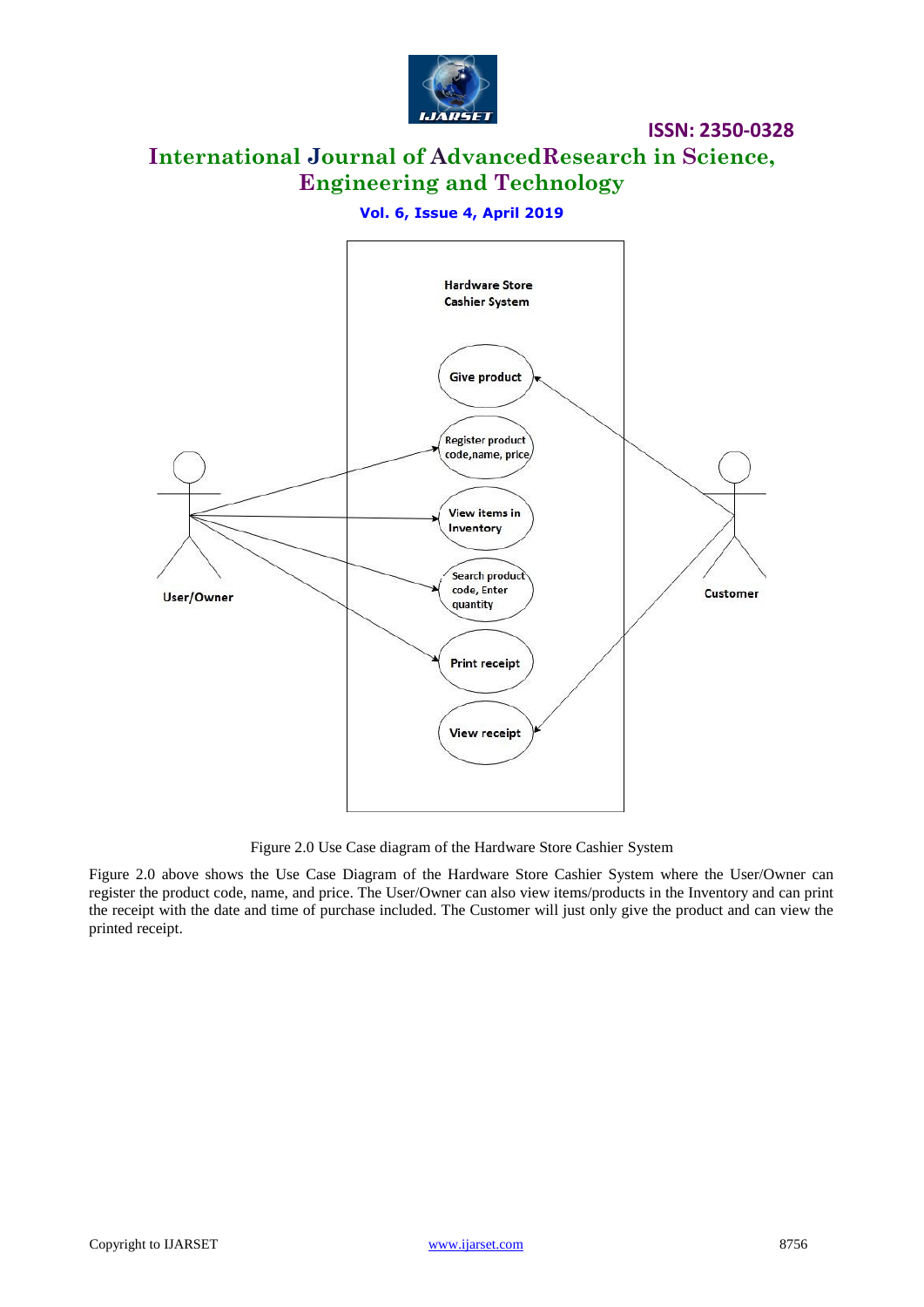

# **International Journal of AdvancedResearch in Science, Engineering and Technology**

#### **Vol. 6, Issue 4, April 2019**



Figure 3.0 Context Flow Diagram of the Hardware Store Cashier System

Figure 3.0 above shows the Context Flow Diagram of the Hardware Store Cashier System. It contains a procedure shape that speaks to the system to demonstrate, for this situation, the "Hardware Store Cashier System". It demonstrates the members who will cooperate with the system, called the external entities. In this figure, Customer and User/Owner are the entities who will cooperate in the system.

First interaction will be the Customer will give the product to the User/Owner. The User/Owner can then Register the product code, name, and price, View items/products in the Inventory, and Enter the item code and choose the quantity of the product to the Hardware Store Cashier System. The Hardware Store Cashier System can then display the list of product code, name, and price, the Customer's purchases, and will calculate and display the total amount of the Customer's bill to the User/Owner. The interaction between the Hardware Store Cashier System and the Customer is that the Hardware Store can display the list of all the purchases, payment details, and can issue and print a receipt.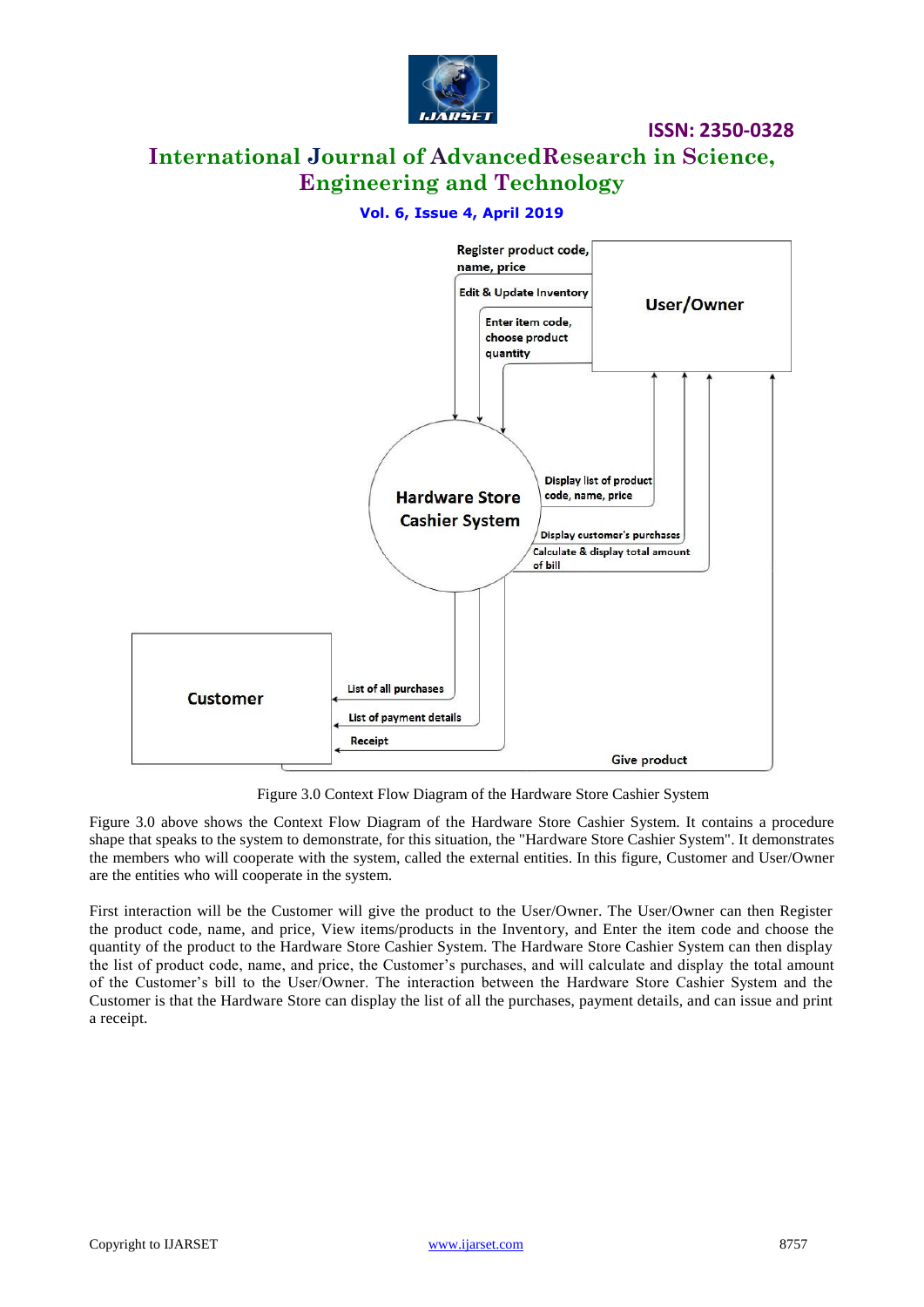

## **International Journal of AdvancedResearch in Science, Engineering and Technology**

**Vol. 6, Issue 4, April 2019**



Figure 4.0 Data Flow Diagram of the Hardware Store Cashier System

Figure 4.0 above shows the Data Flow Diagram of the Hardware Store Cashier System where the diagram contains six processes (*1.0, 2.0, 3.0, 4.0, 5.0, and 6.0*), two external entities (*Customer and the Owner*) and one data store (*Product Registration*). The Customer will give the product to the Owner. The Owner then will register the Product Code, Name, Price, and Stocks in process 1.0 (*Product Registration*) and save it to the data store (*Product Registration*). The Owner can view the registered items in process 2.0 (*Edit/Update Inventory*). The Owner will search the Product Code in process 3.0 (*Search Product Code*) and choose the product and enter quantity in process 4.0 (*Choose product and enter quantity*). The Owner then will calculate the total bill of the customer in process 5.0 (*Calculate total bill of customer*) and issue and print a receipt in process 6.0 (*Issue and Print Receipt*).

#### **V. RESULTS AND DISCUSSION**

In developing this project, we used the sequential method, which is the waterfall. These stages start with as planning, analysis, design, implementation, and maintenance. As we go on in this project we will follow the stages to derive in a successful system.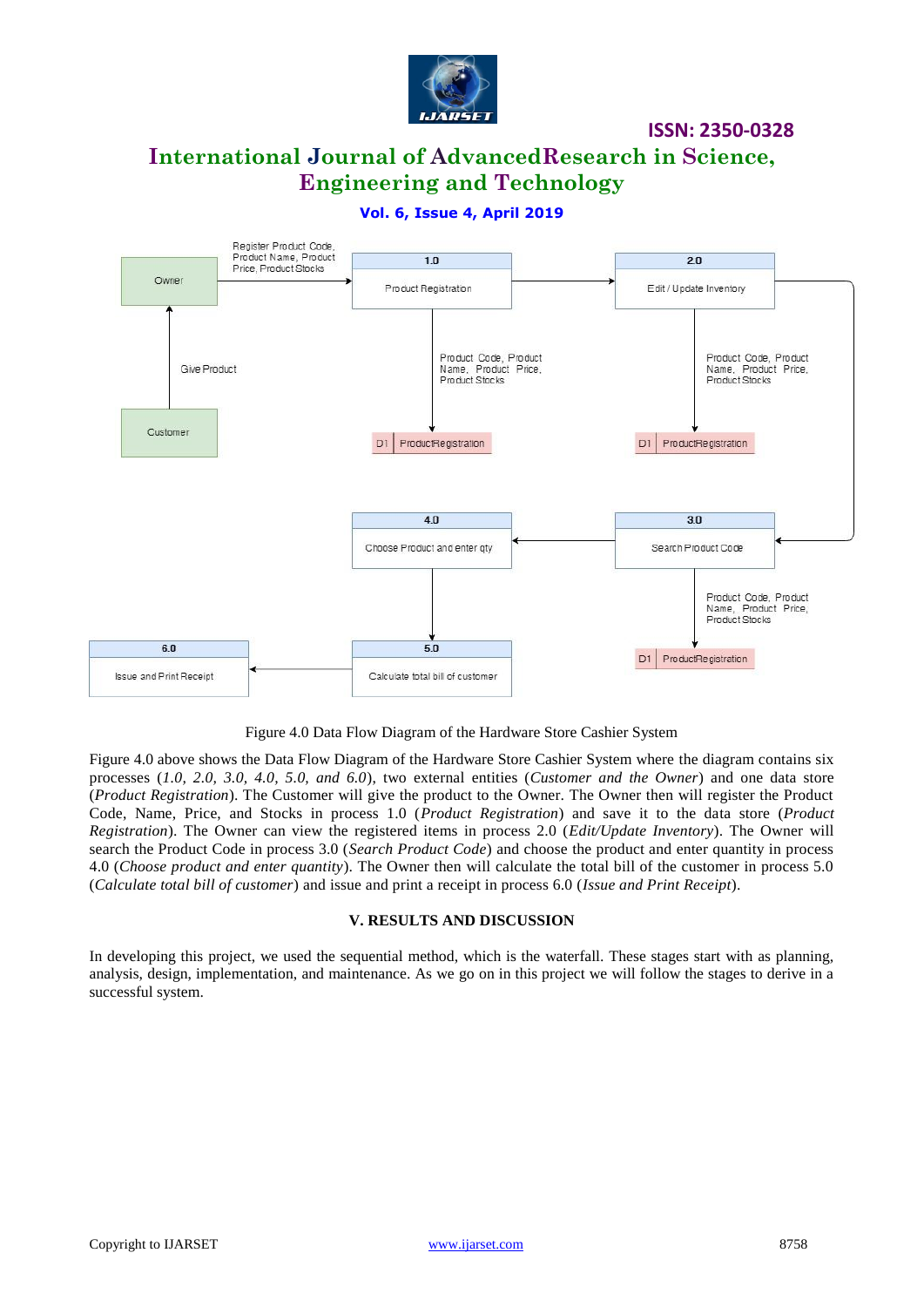

# **International Journal of AdvancedResearch in Science, Engineering and Technology**

#### **Vol. 6, Issue 4, April 2019**



Figure 5.0 Product Registration page

Figure 5.0 above shows the Product Registration page where the user will register the items/product with a unique product number. The developers trust that the features made in this undertaking contribute altogether to the proprietor of the hardware store.

| Date:<br>Time: | Tuesday, January 29, 2019<br>1:54:18 PM |           |                 |                       |                  |  |
|----------------|-----------------------------------------|-----------|-----------------|-----------------------|------------------|--|
|                |                                         |           | Inventory       |                       |                  |  |
|                |                                         |           | $Q$ 123         |                       |                  |  |
|                |                                         |           | <b>ItemCode</b> | <b>ItemName</b>       | <b>ItemPrice</b> |  |
|                |                                         | ×         | 123             | <b>Wireless Mouse</b> | 500              |  |
|                |                                         | $\bullet$ |                 |                       |                  |  |
|                |                                         |           |                 |                       |                  |  |
| ē.             | <b>Product Registration</b>             |           |                 |                       |                  |  |
| 這              | Inventory                               |           |                 |                       |                  |  |
| 凰              | Cashier                                 |           |                 |                       |                  |  |
|                |                                         |           |                 |                       |                  |  |

Figure 6.0 Inventory page

Figure 6.0 above shows the Inventory page where the user can manage and view their registered items/products. The developers trust that the features made in this undertaking contribute altogether to the proprietor of the hardware store.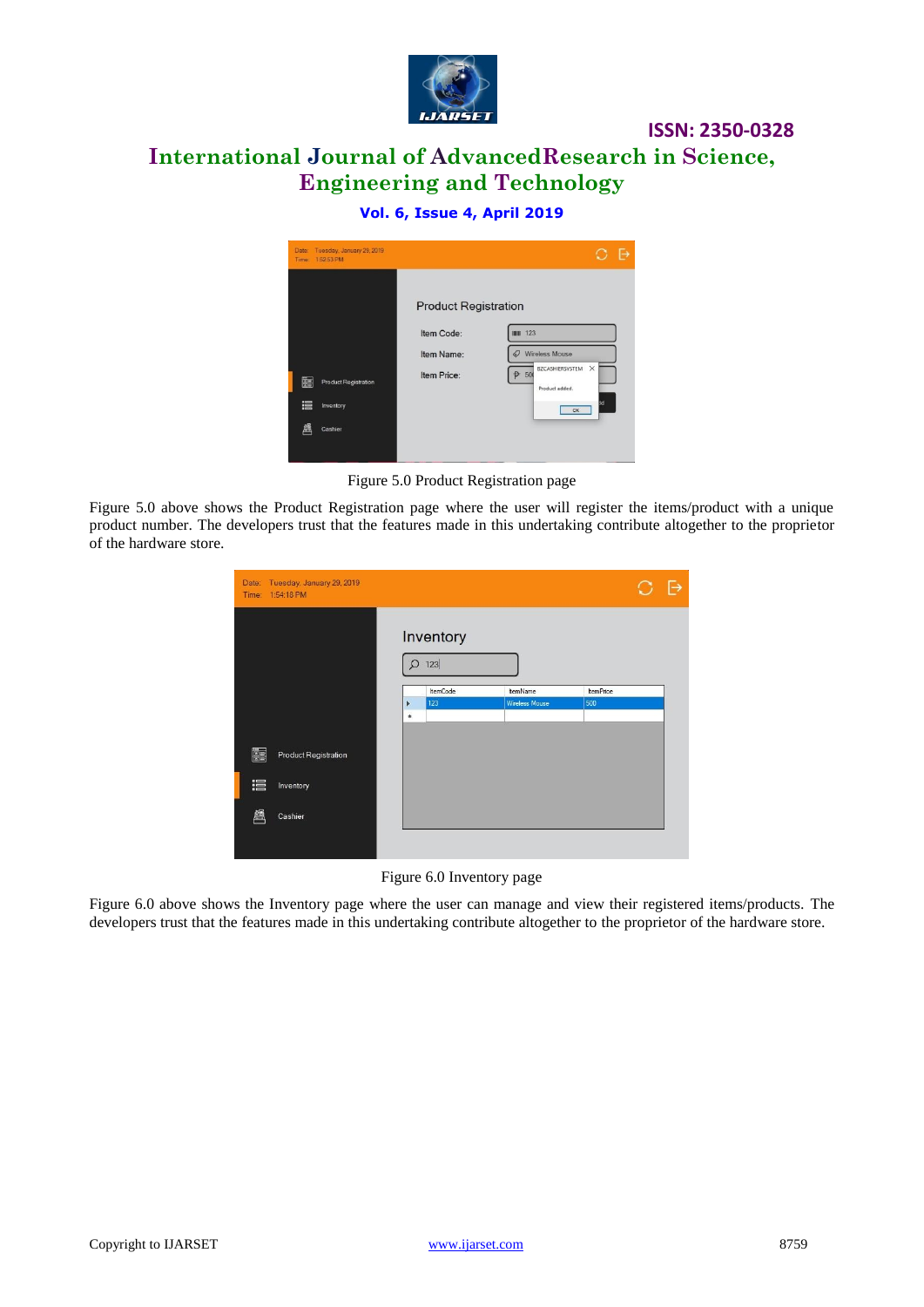

# **International Journal of AdvancedResearch in Science, Engineering and Technology**

#### **Vol. 6, Issue 4, April 2019**

| Tuesday, January 29, 2019<br>Date:<br>1:57:18 PM<br>Time: |                                                                                                                                                                              | O. | $\ddot{\ominus}$ | $\overline{\mathsf{x}}$<br><b>RECEIPT</b>                                |  |
|-----------------------------------------------------------|------------------------------------------------------------------------------------------------------------------------------------------------------------------------------|----|------------------|--------------------------------------------------------------------------|--|
|                                                           | Cashier                                                                                                                                                                      |    |                  | Tuesday, January 29, 2019<br>Date:<br>Time: 1:57:18 PM                   |  |
| ë.<br><b>Product Registration</b>                         | <b>Item Code</b><br>$\Omega$<br>123<br>$\times$<br>BZCASHIERSYSTEM<br><b>Item Name</b><br><b>Quantity</b><br><b>Insufficient Money</b><br>$\mathcal{Q}$ Wireless<br>Q5<br>OK |    |                  | Quantity Amount<br>Price<br>Item Name<br>Wireless Mo<br>500<br>5<br>2500 |  |
| 這<br>Inventory<br>飍<br>Cashier                            | Q Search<br>Add to Cart                                                                                                                                                      |    |                  | 2500<br><b>Total Bill:</b><br>2100<br>Cash:                              |  |
|                                                           |                                                                                                                                                                              |    |                  | 2500<br>Change:<br>Enter                                                 |  |

Figure 7.0 Cashiering Area

Figure 7.0 above shows Cashiering Area where the system will compute the total amount/bill of the customers and will notify the user if the customer has insufficient money. The system will also have a printed receipt with the time and date of purchase included. The developers trust that the features made in this undertaking contribute altogether to the proprietor of the hardware store.

#### **VI. EXPERIMENTAL RESULTS**

| <b>Criteria</b>               | <b>Mean</b> | <b>Interpretation</b>        |
|-------------------------------|-------------|------------------------------|
| <b>Functional Suitability</b> | 3.67        | <b>Moderately Acceptable</b> |
| Performance efficiency        |             | Acceptable                   |
| Compatibility                 |             | Acceptable                   |
| Usability                     | 3.8         | <b>Moderately Acceptable</b> |
| Reliability                   | 3.33        | <b>Moderately Acceptable</b> |
| Security                      | 3.33        | Moderately Acceptable        |
| Maintainability               |             | Acceptable                   |
| Portability                   | 3.5         | Moderately Acceptable        |

Table 1.0: Software Evaluation Results

Table 1.0 presents the overall evaluation of the System; the highest which is the efficiency, compatibility, and maintainability having 4, and reliability and security as the lowest with 3.33 weighted mean. The overall weighted mean is 3.70 which is considered as Very Good.

In view of the results, the system's point of developing a cashier system alongside its particular objectives was met and has been effective. The survey demonstrates the productivity of the system and results to a general positive criticism to both the developers and the end-clients.

#### **VII. CONCLUSION**

Based from the finding of the study, the developers in this way presume the system functionalities are done in all the exchange and the system will be valuable and will surely help the proprietor of the Hardware store.

The Hardware store need a system that will help them to print a receipt with the time and date of purchase included and will automatically compute the total amount/bill of their customer. The developers trust that the features made in this undertaking contribute altogether to the proprietor of the hardware store.

However, the system is open for further improvement and upgrade as far as improving the accompanying features: